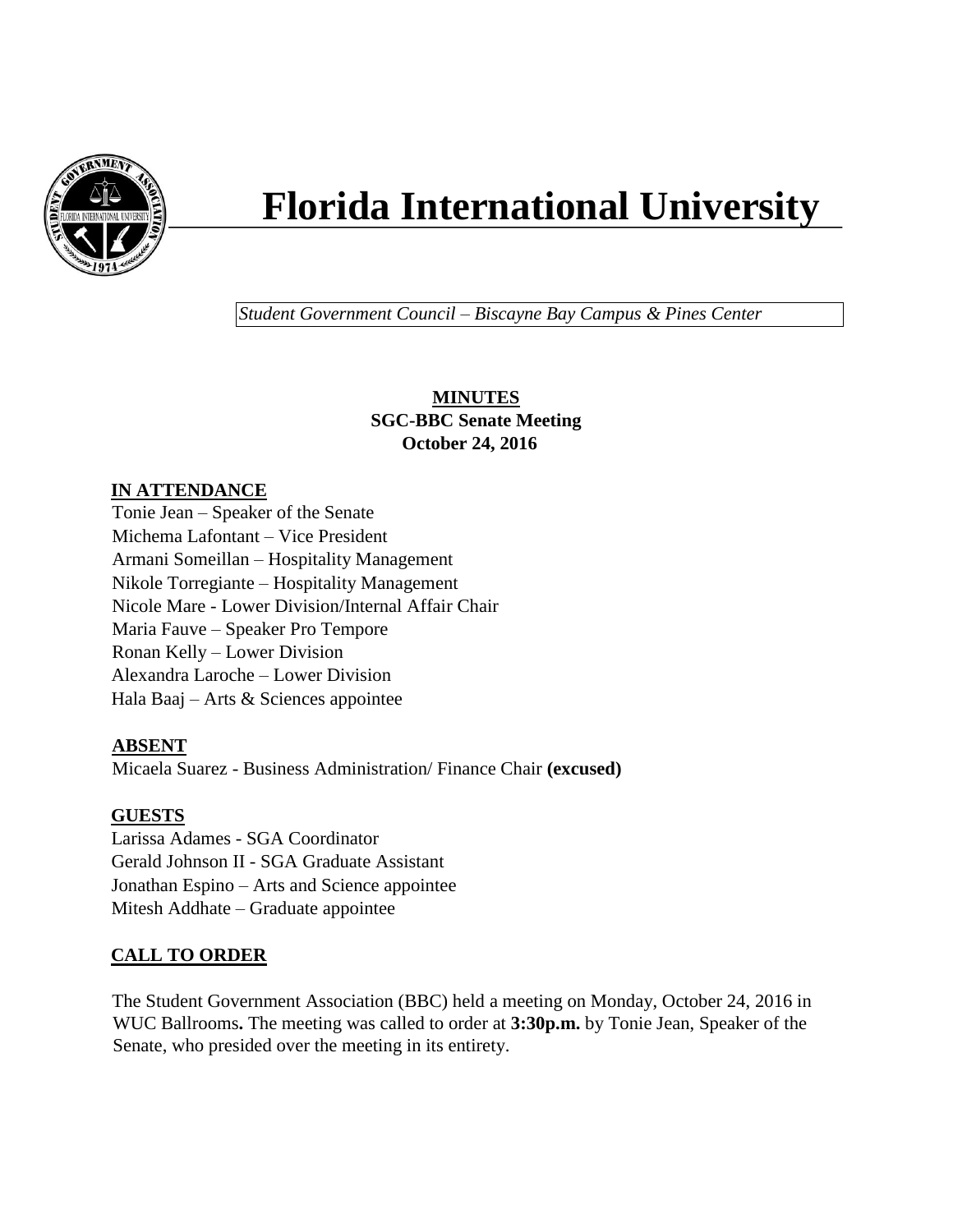## **Minutes Approval**

Speaker Jean entertain a motion.

Senator Fauve moved to table the minute meeting from the September  $26<sup>th</sup>$ , October  $3<sup>rd</sup>$ , October  $10<sup>th</sup>$ , and October 17<sup>th</sup> to the next meeting on October 24, 2016. Senator Mare seconded the motion.

## **SPEAKER REPORT**

- Speaker Jean hoped everyone had recovered from Homecoming Week and to thank Marquele along with the homecoming committee for organizing it.
- Speaker Jean said that the Tri-Council was great and she spoke to some of the older members that shared some secrets to success.
- Speaker Jean said that the food for the Halloween Mixer will be ordered this week.
- Speaker Jean said the Haiti Relive collection is over.
- Speaker Jean said that whenever you send an email to someone, to include the signature to let the higher ups know who you are.
- Speaker Jean said she is still talking with Larissa about what is considered a resolution and what isn't.
- •

# **VICE-PRESIDENT'S REPORT**

• Vice-President Lafontant said that the Haiti Relieve has to be organize.

## **SPEAKER-PRO TEMPORE REPORT**

- Speaker-Pro Tempore Fauve said that there will be constitutional changes that will be affecting the senate.
- Speaker-Pro Tempore Fauve said that the changes will take effect in Spring 2017, if voted for this fall.

## **INTERNAL AFFAIRS REPORT**

- Senator Mare said that she wants to organize a workshop to talk to undergraduate about their requirements.
- Senator Mare said to please send in the Senate Report.

## **STUDENT ADVOCACY REPORT**

• Senator Someillan said that he is planning a Sexual Assault Panel on Thursday with Gerald and Tonie.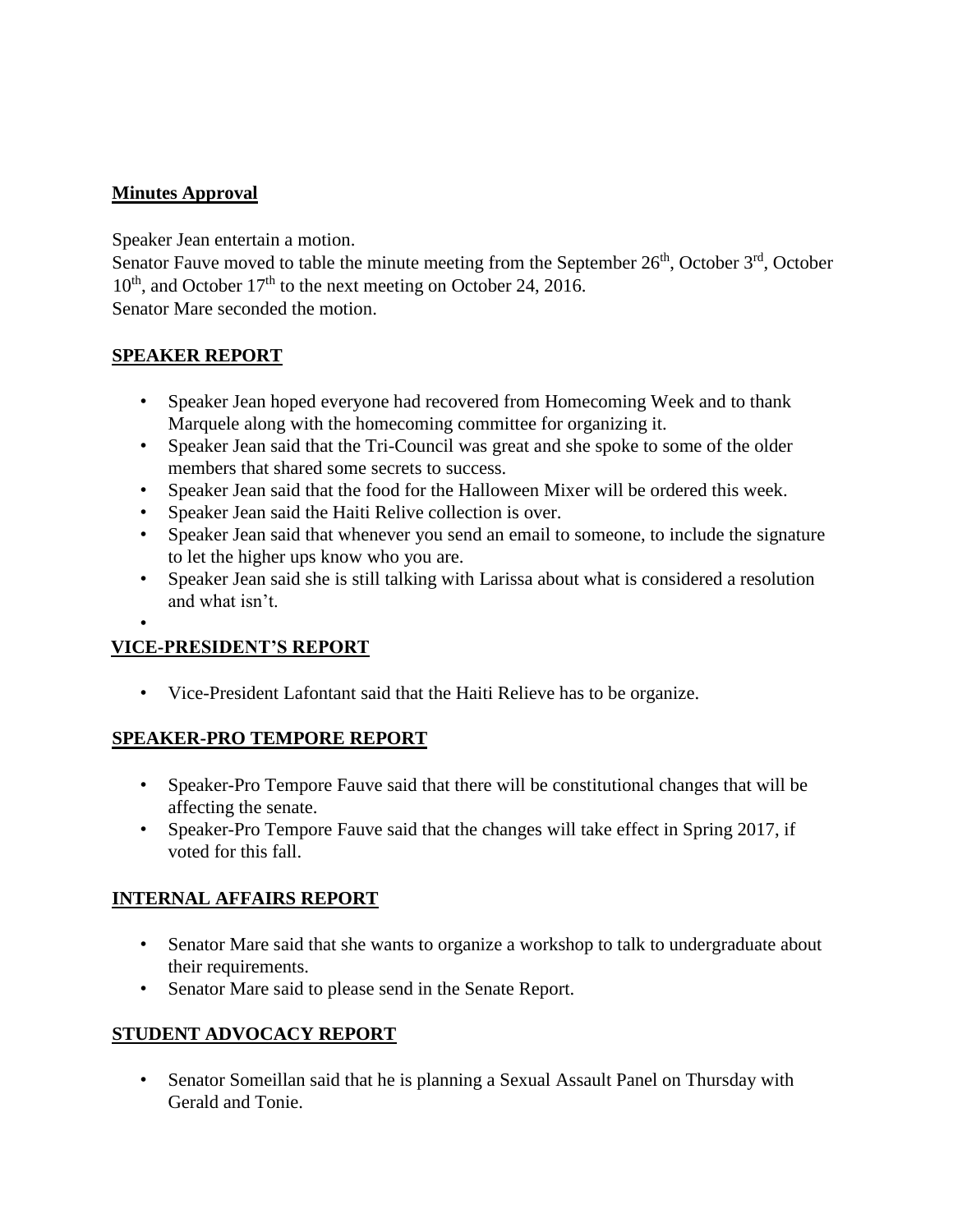• Senator Someillan said that the survey can't be done more than once on one device.

#### **OPERATIONAL REVIEW**

- Senator Laroche said that she is still recruiting for her committee.
- Senator Laroche said that she is still learning about the rule of Operational Review and the online program.

#### **ADVISOR REPORT**

- Ms. Adames thanked everyone for supporting her and Marcy for the United Way Bake Sale.
- Ms. Adames said that she is coming up with a committee to see what fun raising and student run event can be done which is called United Way Committee.
- Ms. Adames said that voting for the constitutional changes will be on November  $29<sup>th</sup>$ .
- Ms. Adames said she wants to have all the 1 on 1 meetings done by the second week of November.

#### **NEW BUSINESS**

Speaker-Pro Tempore Fauve moved to switch the appointments Mitesh to i. and Jonathan to ii. Senator Mare seconded the motion.

By a unanimous decision, the motion was passed.

#### **A. Appointment**

#### **i. Mitesh Addhate Graduate Senator**

Mitesh Addhate presented himself for the Graduate Senator Position.

Speaker Jean entertained a motion.

Senator Fauve moved to appoint Mitesh Addhate to Graduate Senator. Senator Mare seconded the motion.

Roll Call Vote:

Senator Jean – Yay Senator Torregiante - Yay Senator Someillan – Yay Senator Kelly – Yay Senator Mare – Yay Senator Fauve – Yay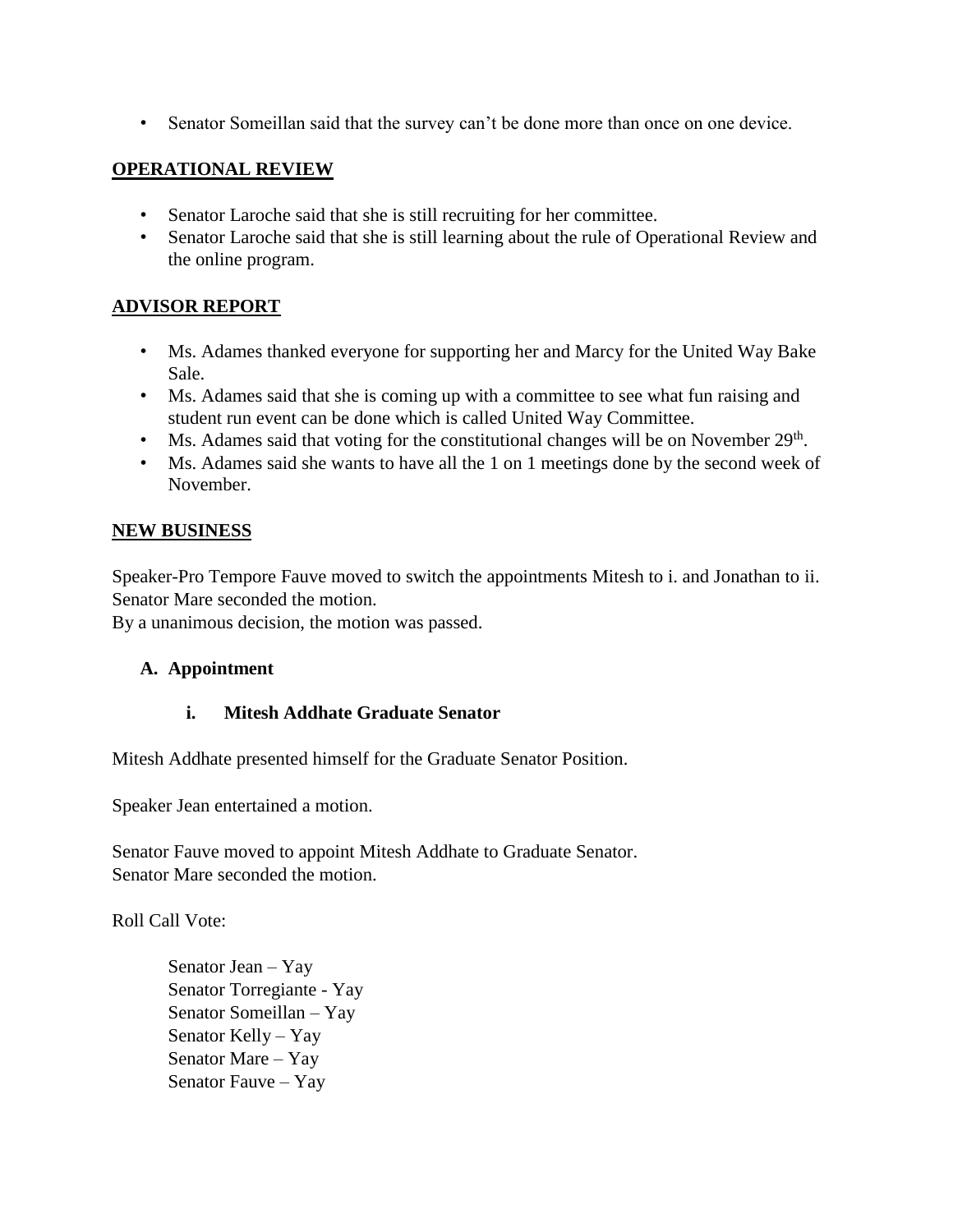Senator Laroche – Yay Senator Baaj – Yay

By a vote of 8/0/0, Mitesh Addhate was appointed to Graduate Senator.

## **ii. Jonathan Espino – Arts & Science Senator**

Jonathan Espino presented himself for Arts & Science Senator.

Speaker Jean entertained a motion.

Speaker-Pro Tempore Fauve moved to have an open discussion for 5 minutes. Senator Mare seconded the motion. By a unanimous decision, the motion was passed.

Senator Someillan moved to add 5 more minutes to the open discussion. Senator Mare seconded the motion. By a unanimous decision, the motion was passed.

Speaker Jean closed the discussion at 4:51 p.m.

Speaker Jean entertained a motion.

Senator Someillan moved to allow Speaker Jean to ask her question. Senator Baaj seconded the motion. By a unanimous decision, the motion was passed.

Speaker Jean entertained a motion.

Senator Mare moved to close the open discussion at 4:36 p.m. Senator Baaj seconded the motion. By a unanimous decision, the motion was passed.

Speaker Jean entertained a motion.

Senator MAre moved to appoint Jonathan Espino to Arts & Science Senator. Senator Laroche seconded the motion.

Roll Call Vote:

Senator Jean – Yay Senator Torregiante - Yay Senator Baaj – Yay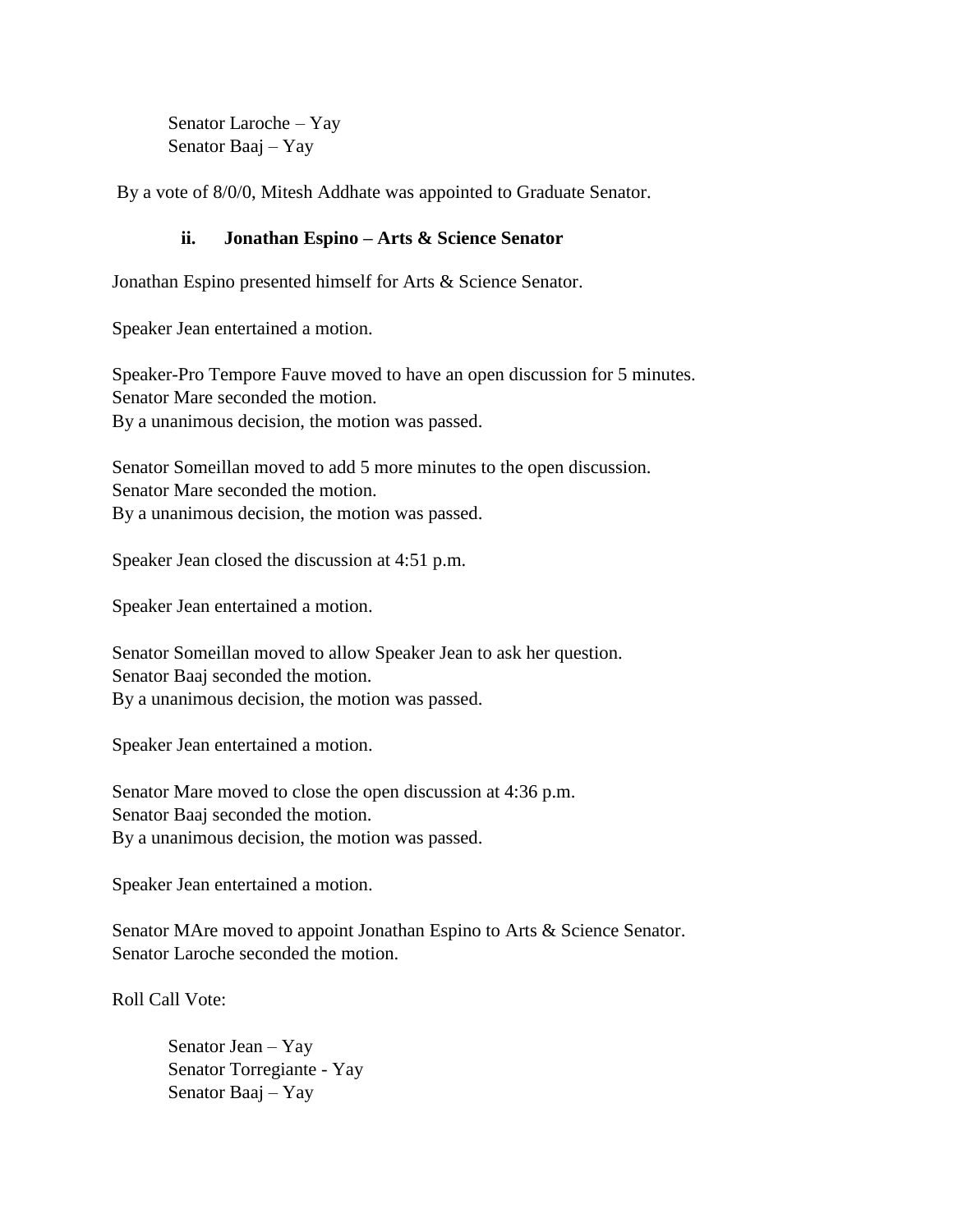Senator Someillan – Nay Senator Kelly – Yay Senator Mare – Yay Senator Fauve – Nay Senator Laroche – Yay

By a vote of 6/2/0, Jonathan Espino was appointed to Arts & Science Senator.

## **B. Meredith Marseille Governing Councils**

Meredith Marseille presented the Senate Bill.

Speaker Jean entertained a motion.

Senator Mare moved to approve the Senate Bill Governing Councils 2016.0007. Senator Someillan seconded the motion.

Roll Call Vote:

Senator Jean – Yay Senator Torregiante - Yay Senator Baaj – Yay Senator Someillan – Yay Senator Kelly – Yay Senator Mare – Yay Senator Fauve – Yay Senator Laroche – Yay Senator Addhate - Abstain

By a vote of 8/0/1, the Senate Bill Governing Councils was approved.

## **ANNOUNCEMENTS**

- Halloween Mixer October 31th
- Love your Body Day October  $25<sup>th</sup>$  at 10:30 p.m.
- ITSYOURTURN with ITSONUS committee on October  $27<sup>th</sup>$
- Thanksgiving Parade November  $26<sup>th</sup>$

Speaker Jean entertained a motion.

Senator Mare moved to adjourn the meeting at 4:55 p.m. Senator Someillan seconded the motion.